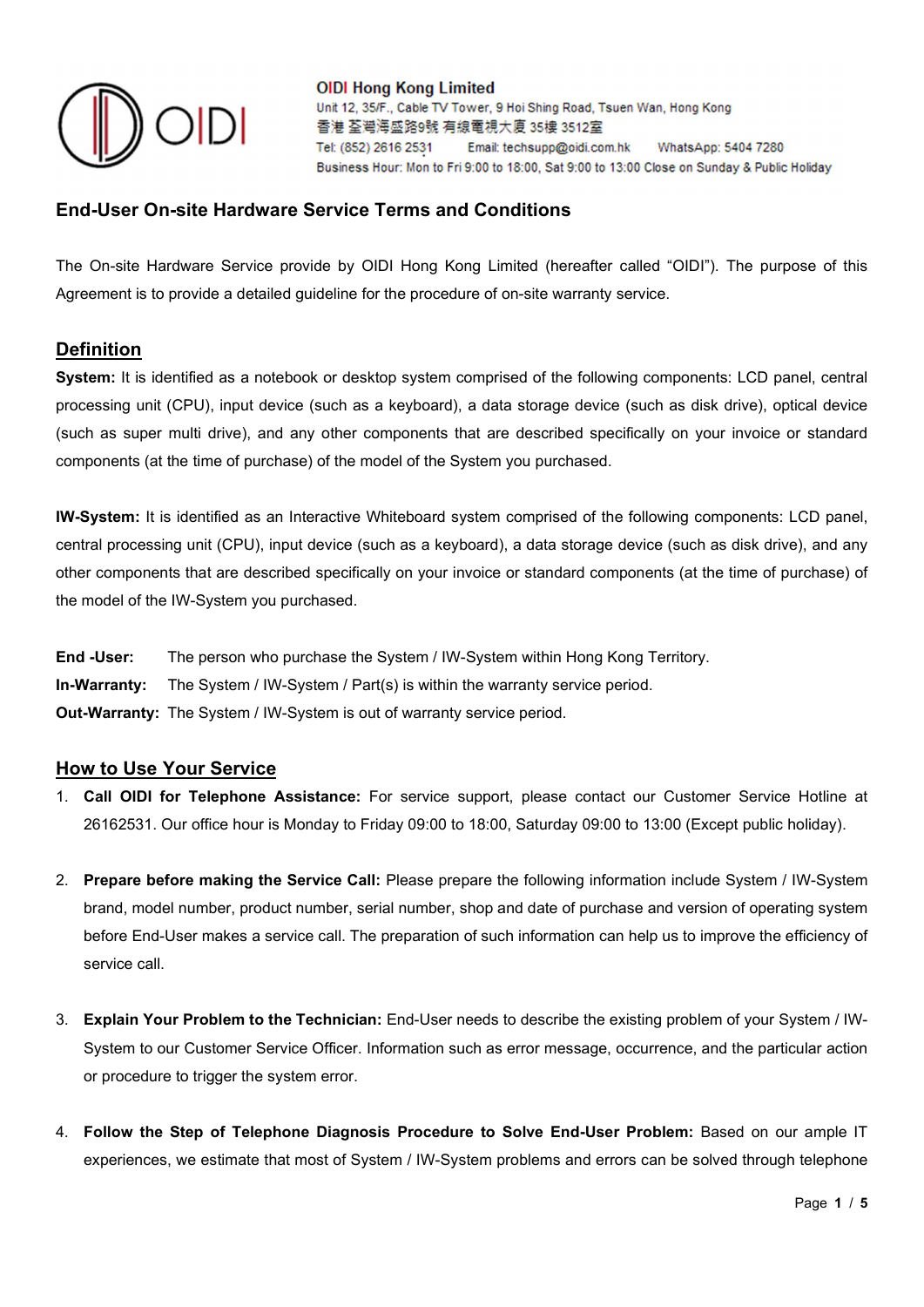diagnosis service. The End-User just needs to well cooperate with our Customer Service Officer and follow every single step to solve the problem. If System / IW-System problems cannot be solved through telephone diagnosis service, Our Customer Service Officer will decide if on-site service is necessary and determine the type of on-site service is appropriate; for instance, on-site fixing problem or collect-dispatch service.

- 5. OIDI will ONLY arrange on-site service upon End-User HAS COMPLETED STEPS 1-4 described above.
- 6. On-Site Service: The detailed definition of on-site service is our OIDI on-site service technician to visit your location to repair and/or replace part(s) for End-User's System / IW-System unit. The condition of on-site service is based on Limited Hardware Warranty that End-User must go through telephone Diagnosis. In case of if the problem still exists and our OIDI technician identifies the problem being unable to be resolved through telephone diagnosis service, on-site service will be arranged by our telephone technician. Subject to the terms and conditions of this Agreement, on-site service ("On-Site Service") is only covered within Hong Kong Island, Kowloon and New Territories. For Outlying Islands, such as Cheung Chau, Peng Chau, Lantau Island, Lamma Island, Ma Wan and Discovery Bay, End-User is required to pay an additional charge of HK\$380 (System) or HK\$780 (IW-System) for every single on-site service. Please provide the full address of the location of the System / IW-System to our Customer Service Officer. Upon End-User complies all the above procedures, OIDI, in most cases, could arrange our technician to provide on-site visit within three business days during 10:00 to 18:00 on Monday through Friday, excluding public holidays.
- 7. An End-User Must Be Present for On-site Service Call: An End-User must be present at all times during the service technician's visit. If End-User is below 18 years old, we recommend that an adult companion should stay with the End-User during entire period of on-site service.
- 8. Assistance You Must Provide: The On-site service technician must have full access right to the System / IW-System and (at no cost to OIDI) have enough working space and electricity. If the said requirements cannot be fulfilled, OIDI reserves the right to reject the service until the End-User is capable to provide all the above requirements.
- 9. If End-User wants to re-schedule the On-Site Service: If an End-User needs to re-schedule the On-Site service, End-User needs to reserve at least one business day for booking the service. Otherwise, OIDI reserves the right to decline the request of on-site service.
- 10. If You Miss The On-site Service Visit: If you or your authorized representative is not at the location when the service technician arrives, we regret that the service technician cannot provide service to your System / IW-System without your presence. In such case, you may be charged an additional amount of HK\$500 (System) or HK\$2,800 (IW-System) for the next follow-up on-site service.
- 11. If You Misuse The On-site Service: If the service technician determines your System problem is not related to hardware issue, you will have to pay HK\$500 (System) or HK\$2,800 (IW-System) for each on-site service to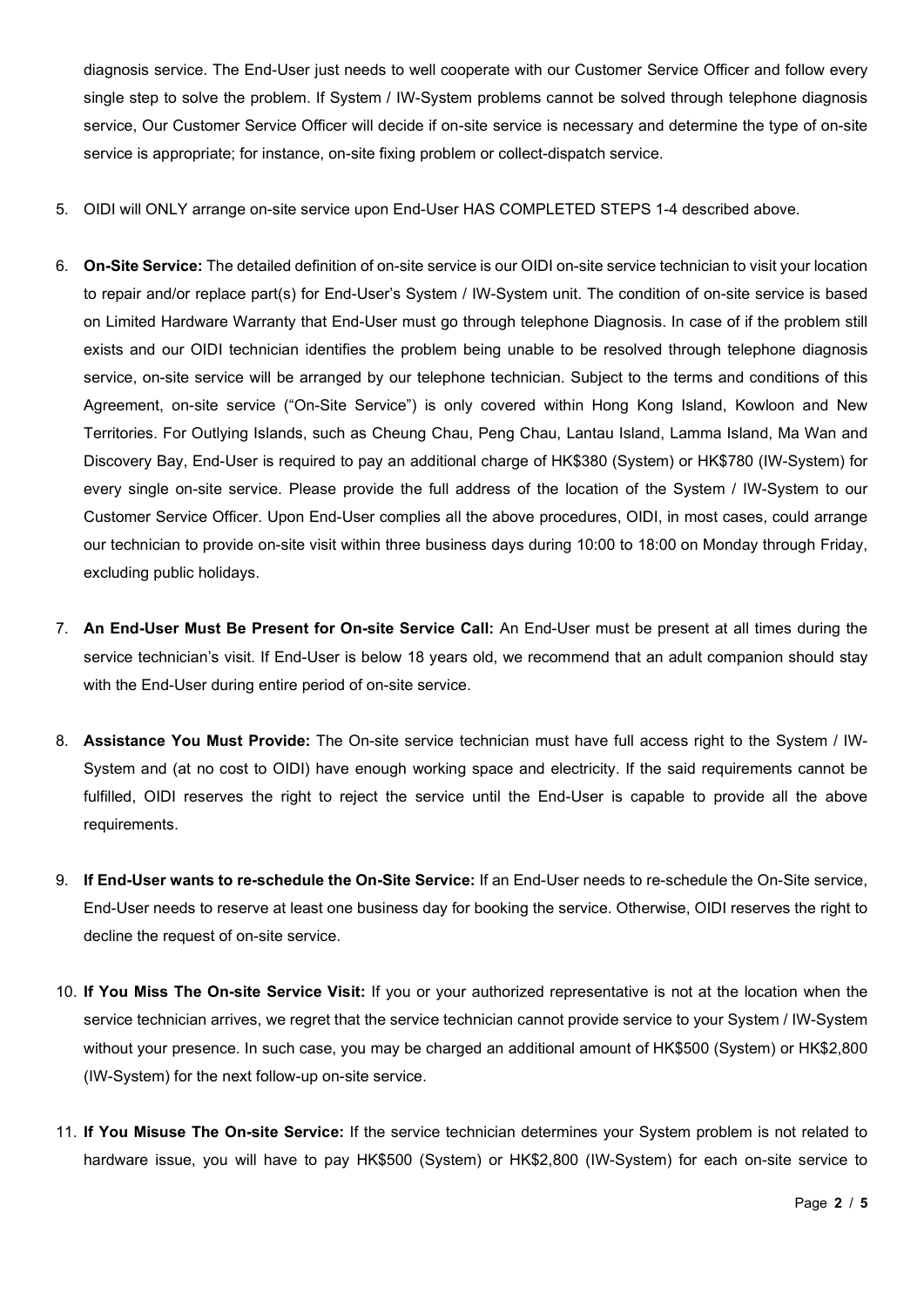compensate us for misusing our on-site service. If you resist paying such charges, OIDI reserves the right to decline further on-site service without prior notice.

- 12. Authorization and In-Warranty Part(s) Rights: For on-site warranty service or collect & dispatch service, OIDI technician can help End-User to replace the failure part(s) during such services. Under the on-site warranty service guideline, End-User agrees to authorize OIDI technician as your service agent to collect and dispatch the System / IW-System under the condition if the System / IW-System cannot be repaired on-site; and to allow OIDI to swap the defective part(s) with substitution(s) in the event of capable to fix the System / IW-System on-site. The swap part(s) condition is one to one exchange basis, which OIDI technician has the right to collect the failure part(s) after replacement. You may incur a charge if you do not allow OIDI technician to collect the defective / non-working / unused units / in-warranty part(s) to OIDI. End-User must accept that the replaced part(s) may be reconditioned or refurbished, where permitted by the original manufacturer of the System / IW-System that the part(s) replacement is based on as same specification as original failure part(s), which may not be the same brand or model of the original defective part(s).
- 13. Collect and dispatch service: If the service technician cannot fix your System / IW-System during On-Site Service, End-User authorizes OIDI technician to act as your service agent to delivery and return the System / IW-System to / from OIDI workshop. We would finish the repair order within three business days only if the part(s) is available. If the part(s) is unavailable, the repairing period may extend and subject to the availability of the part(s). OIDI will return the System / IW-System to End-User after repair service afterwards.

#### 14. Service Exclusions - The scope of OIDI's on-site service policy does not include the followings:

- A. Configuration and diagnosis of the System / IW-System factory-installed operating system, or factoryinstalled applications for using with customer-installed applications and hardware.
- B. Configuration of any communication software, unless which is required for troubleshooting.
- C. All third parties supplied hardware, peripherals and software; including their installation and compatibility with your System / IW-System branded hardware. We are not responsible for the original manufacturer of the product(s) in providing such technical support.
- D. Invalid software and hardware configurations.
- E. Backing up and restoring customer's data.
- F. Install End-User's applications and maintenance data.
- G. Unnecessary work in OIDI's assessment.
- H. Consumables and wear or tear to any items or parts.
- I. Non-critical failures that fall within industry specified tolerances e.g. noise, individual LCD pixels.
- J. Games and add-on pack ages from date of purchase (e.g. educational packs).
- K. Preventative maintenance.
- L. Repair of system after virus infection.
- 15. Transfer of this Agreement: Subject to the restriction (limitations set forth) in this Agreement, End-User cannot transfer this Agreement to any other person or party.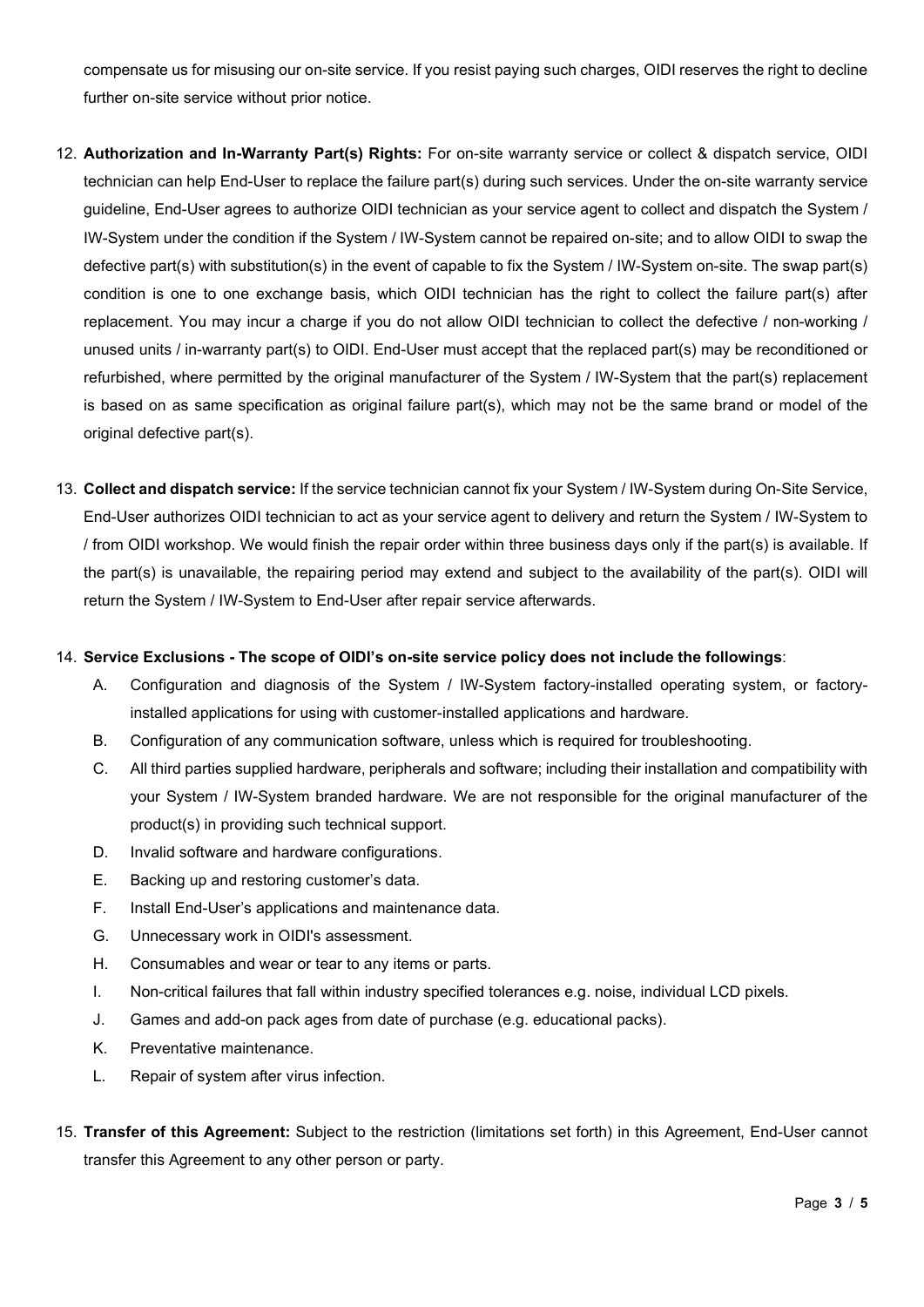- 16. Assignment: OIDI reserves the right to assign the rights and obligations under this Agreement to a qualified third party whom is sub-contracted by OIDI. In such sub-contract assignment, End-User agrees to let the Third-Party assignee to perform actions under this Agreement, which means the End-User agrees to accept solely to the thirdparty assignee for the performance under this Agreement.
- 17. Complete Agreement: THIS AGREEMENT IS THE COMPLETE AND EXCLUSIVE STATEMENT OF THE AGREEMENT BETWEEN END-USER AND OIDI AND IT SUPERSEDES ALL PRIOR ORAL AND WRITTEN PROPOSALS AND COMMUNICATIONS PERTAINING TO THE SUBJECT MATTER HEREOF.

#### 18. LIMITATIONS TO SERVICE COVERAGE. THIS AGREEMENT IS OF LIMITED DURATION AND COVERAGE:

This Agreement extends only to original Purchaser of the System / IW-System shown on End-User invoice and located within the Hong Kong Territory. If the System / IW-System is relocated from Hong Kong Territory, Service will not be available. This Agreement extends only to uses for which the System / IW-System was designed. Except as stated below, the services OIDI agrees to provide under this Agreement are labor only which is necessary because of any defect which exists or occurs in materials or workmanship in the System / IW-System or in any System / IW-System component covered in End-User's warranty. Preventive maintenance is not included. Installation, de-installation, or relocation services and operating supplies are not included. Repairs necessitated by software problems or as a result of alteration, adjustment, or repair by anyone other than OIDI (or its representatives) and repair services which are necessary due to manufacturer's recall of Systems / IW-Systems or System / IW-System components are not included. OIDI is not obligated to repair any System / IW-System or System / IW-System component in the following instances:

- A. Damage resulting from accident, liquid, misuse, neglect, failure to follow instructions for proper use, care or cleaning of the System / IW-System, or abuse of the System component (such as, but not limited to, use of incorrect line voltages, use of incorrect fuses, use of incompatible devices or accessories, improper supplies) by anyone other than OIDI (or its representatives);
- B. Damage resulting from an nature disasters such as, but not limited to, Lighting, Flooding, Tornado, Earthquakes, Tidal Waves and Hurricanes;
- C. Failure due to an external factor (fire, flood, failures or fluctuations of electrical power or air conditioning);
- D. Repairs due to excessive use, wear and tear;
- E. Use of third parties components;
- F. Any physical damage;
- G. Where OIDI determines there is no trouble found (e.g., the error cannot be re-created).
- 19. Customer Data & Data Loss: OIDI recommends regular backup of data. In cases where a hard drive failure is detected, the hard drive will be replaced. End-User's data stored on the defective hard drive will be lost if the hard drive is replaced. The service technician will configure the operating system to the original factory settings only if End-User makes the original software image or operating system installation media available. It is End-User responsibility to complete a backup of all existing data, software, and programs prior to OIDI performing any Service. OIDI WILL NOT BE RESPONSIBLE FOR LOSS OF OR RECOVERY OF DATA, PROGRAMS, OR LOSS OF USE OF SYSTEM. End-User understands and agrees that under no circumstances will OIDI be responsible for any loss